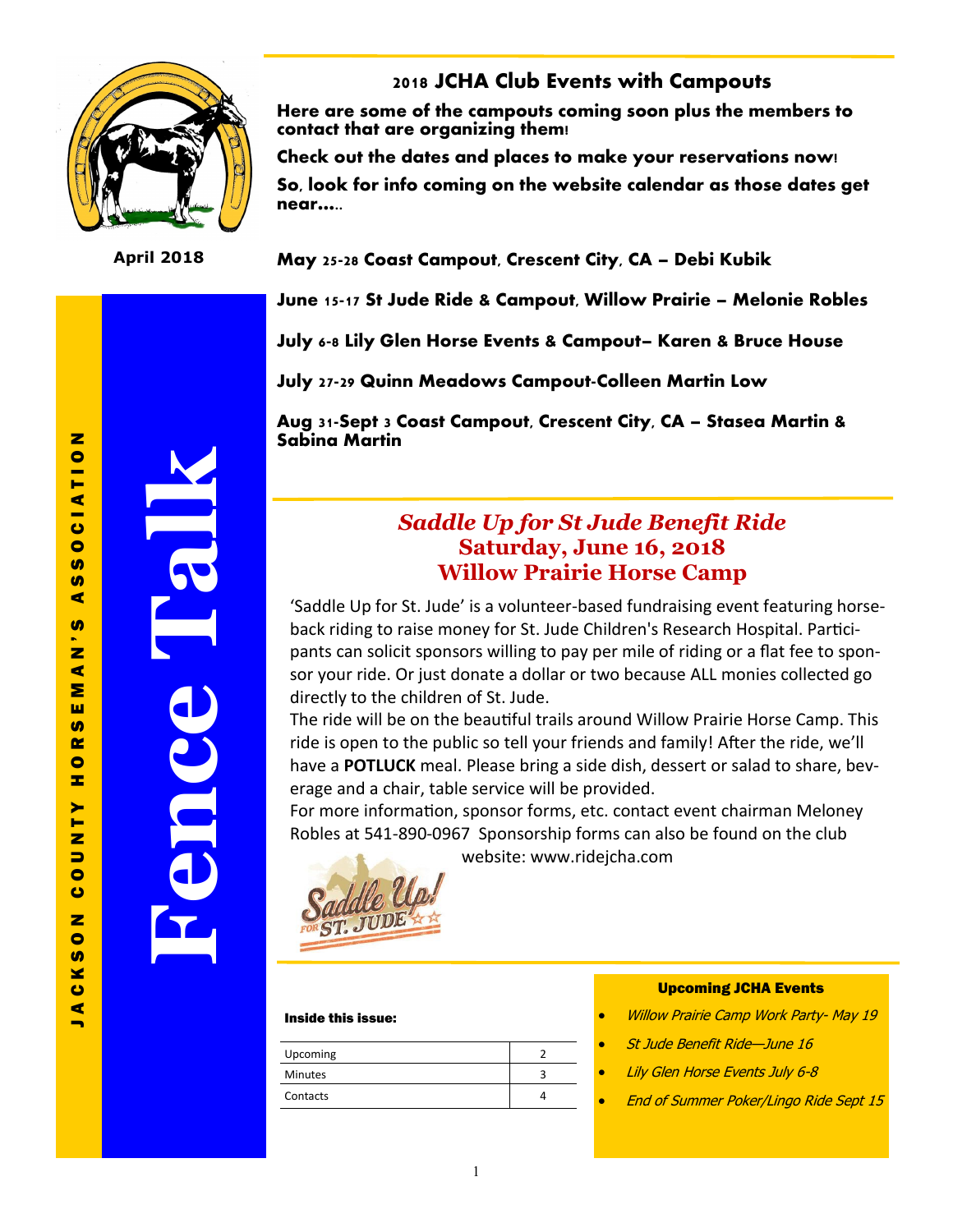# **Date: May 9, 2018**

Doors Open 6:30pm Meeting 7:00pm

**Place:** I.O.O.F. Hall

1129 Hazel Street, Central Point

Refreshments provided by: **Debbie Davenport, Penney Reed, Phyllis Pfaff & Laura Wooley**

> Door Prize provided by: **Debbie Davenport**

## **Willow Prairie Horse Camp & Trail Work Day**

Each year club members go up to the horse camp for a clean up day preparing the camp for opening on Memorial Day Weekend. Plans this year are for Saturday, May 19th. Depending if the camp road is open and what needs to be cleared or repaired, work begins about 9:00am with a safety talk required of all helpers. Camping is free for the weekend for those who help or just come up for the day, there is always something for everyone to do! More hands make quick work! You can bring and ride your horse to help clear trails, stay at camp and help clean up or you can drive out to a trail and hike to clip limbs and clear trails as well. Be sure to bring plenty of drinking water for you and your horse, lunch, small hand tools, gloves, GPS if you have one, bug/mosquito repellent just in case.

Call Karen House 541-538-9393 for info.

 $\text{What's Happening} \sim \text{JCHA Board meetings}$  The 2018 board has decided to curtail monthly board meetings and will converse thru emails unless a board meeting is deemed necessary, then a date/place will be announced.

# *Summer is coming!!! Make plans now to join the fun at Lily Glen Horse Park!!*

**July 6th - Gymkhana July 7th - Trail Horse Trial, LINGO Ride & Poker Ride**

Saturday night there will be a potluck with BBQ meat supplied by the club. Lots of fun and socializing too.

Raffle & Silent auction items are being gathered. If you would like to donate homemade items, kid items, a service please call Karen House or bring to a club meeting. A flyer and registration form are available on the website at www.ridejcha.com. Club members get a 20% discount & non-members get 10% off camping & events if received before June 22nd.

For more information and/or to volunteer to help please call Karen House 541-538-9393 or Dawn DeVlaeminck 541-301-6580.

# **RIDE+PLAY+WIN=FUN!!**



# **Memorial Day Coast Campout**

**May 25th - 28th** 

**Crescent City, CA**

This years fun coast campout is being organized by Debi Kubik. This is basically a "no-host" event but Debi will be there to direct you to trails and more.

There's plenty of riding with other club members or you can go out on your own or smaller groups to explore the beaches and trails thru the giant Redwoods! If you get tired of riding you can also check out town, go shopping, watch a movie, or just eat!

You can find additional Orman's camping info and a local trail map on the club website on the "Camps & Trails" page.

You must make your own camping reservations with Ormans. It's best to email Orman's Guest Ranch at: Ormanranch@gmail.com or call at 1-707-464-4434 See their website at: ormanranch.net When you do please let Debi know your attending....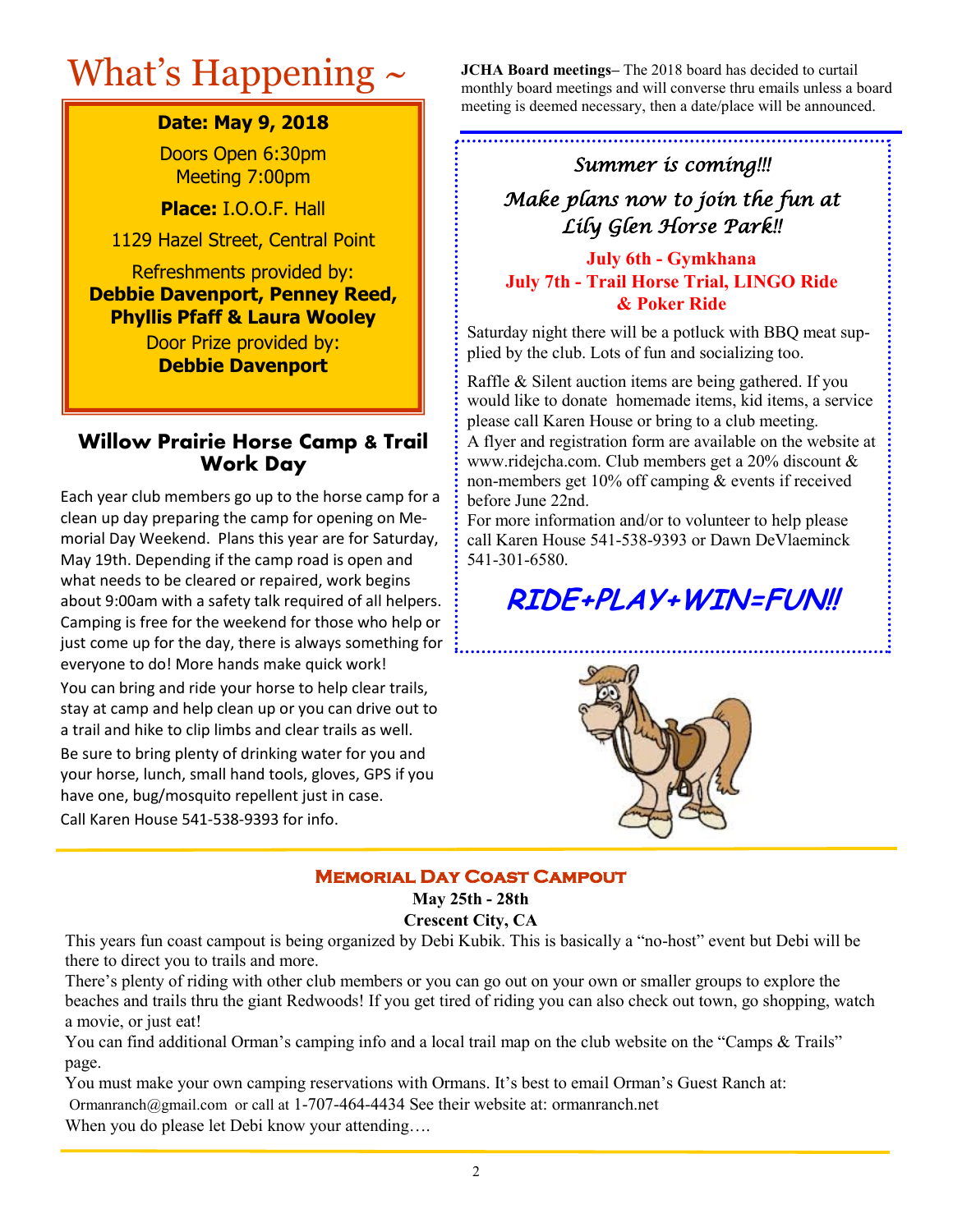President Karen House call the meeting to order at 7:00pm. Thanks to Carol Dombrowsky and Judy Klein for refreshments, Penney Reed and Jasper's for door prizes.

**Roll Call of the Board** - The board members were all present except for David Browne who came in a little later.

Introduction of new members and guests- Caitlin Heath & Shaylee Cooper, new junior members; Bill & Debbie Thompson; Amber Bergreen; Christine Evison and guests Kara, Steve and Wyatt Cooper.

**March Minutes** - Debbie asked if everyone had read the minutes and if there were any questions. Motion was made and approved to accept the minutes as printed.

**Treasurers Report** - Bruce stated the monthly income was \$2,842.00, expenses were \$2,318.82, leaving a checking balance of \$7,726.82, cash on hand \$25, Joann Poole Fund \$1824.73 for a total balance of \$9,576.55. Motion was made and approved to accept the report as read. No other club bills were presented.

**Sunshine Report** - Carol said she sent a card to Dawn Adams, Karen Matheny, Lisa Brostad, Michelle Morton and Amanda Anderson. Need to send cards to Micki Jurado and the Browne's.

**Ride JCHA Report**- No awards this month.

**Junior Report** – Jordawn Green talked about the last HS equestrian meet and that many people came to watch the 3rd meet is April 27- 29. State competition is May  $9<sup>th</sup>$  in Redmond. There is a team sorting clinic in Tenmile coming up and Carson James is doing a clinic in Washington that she plans to attend.

### **JCHA Event Planning:**

Pear Blossom Parade - Parade is on April 14<sup>th</sup> in Medford. 15 horses signed up so far and also several walkers. Amanda Anderson will have her truck decorated with the group. Everyone must wear the club gold shirt. Be at the staging area on Clark St by 9:00am or earlier to get a parking spot. Jordawn asked if it was okay to have yellow ribbons in support of a senior girl who recently passed. Karen said as long as everyone has one. Glitter is also okay on the horses.

Willow Prairie Work Party – Its scheduled for May 19<sup>th</sup> but still too much snow right now to get in and check on the camp. Debbie talked about supplies needed for working on the corrals, purchasing poles and posts, etc. Lorraine Rawls said to go into Hughes Lumber and see what they may have that we need. Discussed trail work as well as camp work. Free camping overnight for those helping. Discussion about weed free hay and where it might be available this summer. Karen announced that the new District Ranger, Bob Cochrane, will be at our May 9<sup>th</sup> meeting to meet everyone and discuss Willow Prairie and other areas. He will announce the new camp host as well. **Memorial Day Campout** – The Crescent City campout is being coordinated by Debi Kubik this year. If you wish to go, make your reservation at Orman's then let Debi know you are attending. It is basically a 'no host' event, but she will be there to answer questions and direct you to the trail heads.

**St Jude Benefit Ride** - Scheduled for June 16<sup>th</sup> at Willow Prairie and being chaired by Melonie Robles. She has sponsor forms and flyers. All camping spots are already reserved, but you can day ride or even camp on the side roads. She has some help flagging the trails. **Lily Glen Campout -** July 6-8 is this year's major fundraising event. Flyers are out. Discount for early registration. First come, first serve camping in area A and B. Gymkhana is on Friday evening. Trail trials and Lingo/Poker ride is on Saturday. We need judges for the trail trial! Also need silent auction and raffle prizes. Contact Karen to donate or volunteer.

### **Old Business:**

**Youth Sponsorship Program** – Debbie announced there were 4 applicants doing their presentation tonight. Shaylee Cooper is in High School Equestrian. She is going to the State competition this year for drill team. Caitlian Heath is also in HS Equestrian and going to State. She loves gaming and team penning. Chloe Evans is in her first year of Horse 4-H in Grants Pass. She hopes to go to Fair this year. Julieana Evans is also in her 1<sup>st</sup> year of Horse 4-H and wants to go to fair for equitation. The sponsorship committee will meet and discuss all 5 candidates and how to award the annual \$1,500.

**Members only Trail Horse Clinic** – It was on March 31 at 4G's Arena in Eagle Point. There were 71 horses in attendance. We got 17 new/renew memberships. Weather was perfect, and all went very well. Beth Damon

was very busy for almost 4 hours doing Coggins and vet checks. For those that missed getting Coggins and vet check she is doing it again on April  $24<sup>th</sup>$  at the Expo, inside gate 5 across from the RV park.

Members only Horse Trailer Rodeo – Was scheduled for April 7<sup>th</sup> at the ITTR truck school in White City but was cancelled at the last minute due to weather and Cory Resh was ill.

**Spring Gymkhana** – Debbie announced it went very well. 49 horses participated. We made a profit of about \$670. Thank you to all who helped put it on.

**Field Representative Position Open** – Karen Announced that Judy Klein had been approved by the board and asked approval from the membership. Motion was made and approved to appoint her as the Field Representative. Judy gave a quick report – March 28<sup>th</sup> BLM and the FS had a meeting about management determinations for trails. This will be an ongoing discussion/meeting. One concern is the FS does not want any new trails constructed around Willow Prairie. Concern is maintenance and erosion issues. The old Back Country Sourdough Chapter from Cave Junction has been reactivated and is now located in Medford/Central Point area. One BCHO member has developed a "Share the Trails Safely" program that will be introduced April 28<sup>th</sup> at a workshop on multi trail usage. This is directed toward sharing trails with bicyclist and horses. Discussion about getting the brochure out to local bike shops and bicycle race events.

### **New Business:**

Karen announced that a couple months ago John Darling with the Medford Mail Tribune did interviews with some of the members for a special section on local clubs. This will appear in the April  $28<sup>th</sup>$  issue.

**Drawings**: Door prize winners were Kasey Hagenno (twice!), Lori Fox, Linda Stockdill and Judy Klein.

The Buckaroo Drawing worth \$40 – 1<sup>st</sup> name drawn was Carlee Wallace/Greg Self, but they were not present. 2<sup>nd</sup> name drawn was Amanda Anderson and she was present!

Drawing next month will be down to \$20 again.

**Adjournment**: Meeting adjourned at 8:30pm.